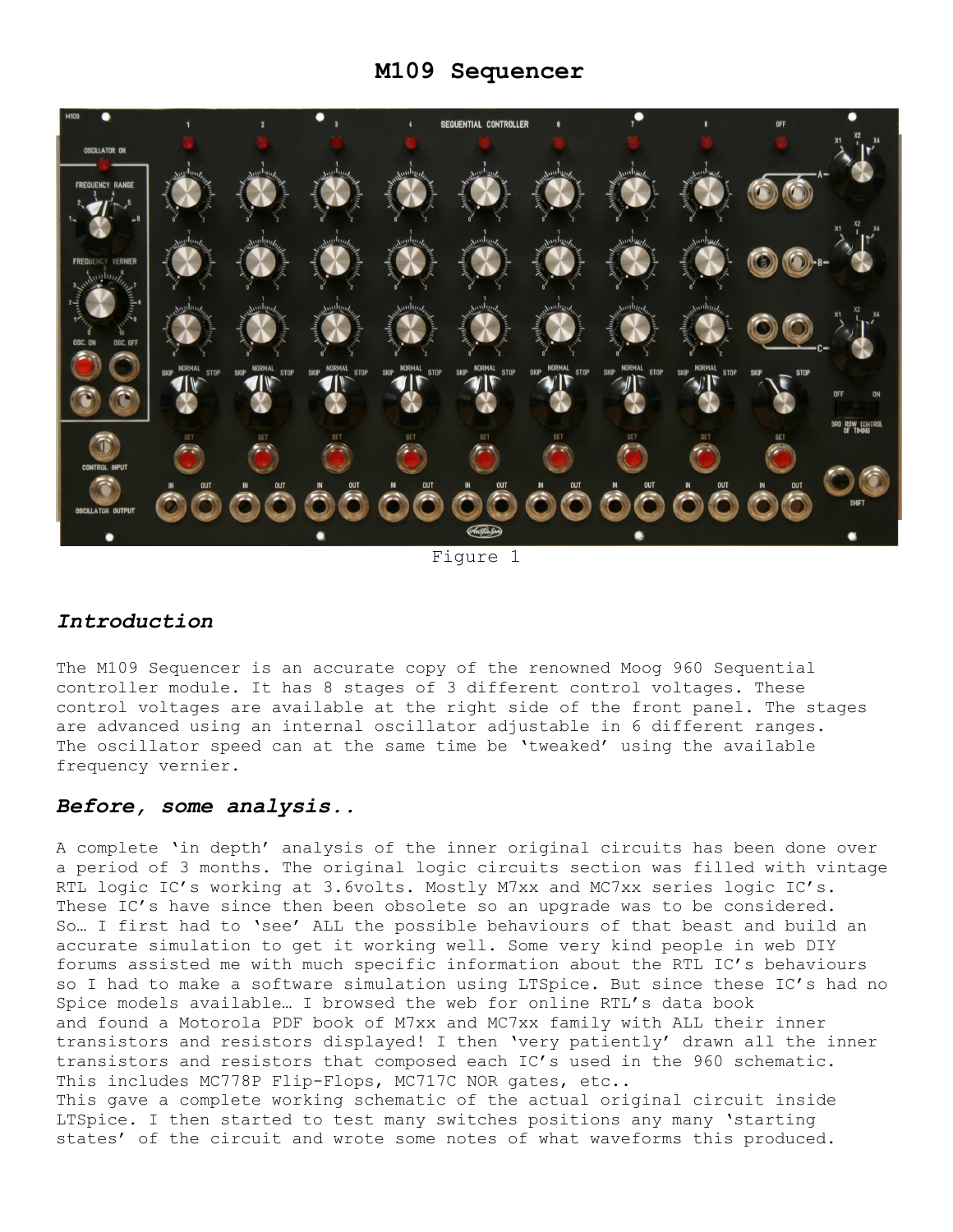

Here is one of the LTSpice original circuit waveforms snapshot I made:

Now the rest of the work was to:

- Make a software implementation of all the shift registers behaviours using a Microchip PIC micro-controller.
- Create a new 1V/oct SAW tooth based oscillator
- Replace the 3 CV outputs amplifiers with new precise opamps but keeping the 3 original voltage gains.
- Use 74HC IC"s for all the gates logic section (mostly NOR & inverters)
- Replace all the original rotary switches with types that will be *the same types in all the circuit*.

## *Features*

The design features a PIC16F877 running at 20Mhz. The use of the onboard IDC connector brought the possibility of in circuit programming and testing within the software development process.

The M109 Sequencer has a wide variation of functions both as an independent module and in combination with the M109B Sequential Switch (Moog 962 clone).

The sequencer module consists of a voltage controlled clock oscillator which drives three rows of eight steps each. Indicator LEDs show sequence and step position status. A separate potentiometer for each step permits up to eight different voltage settings to be selected for each row. The DC voltage output corresponds to the column of pots below the lighted stage. Voltage range switches for each row determine the DC voltage range of each pot with two volts {X1}, four volts {X2}, or eight volts {X4} maximum extent.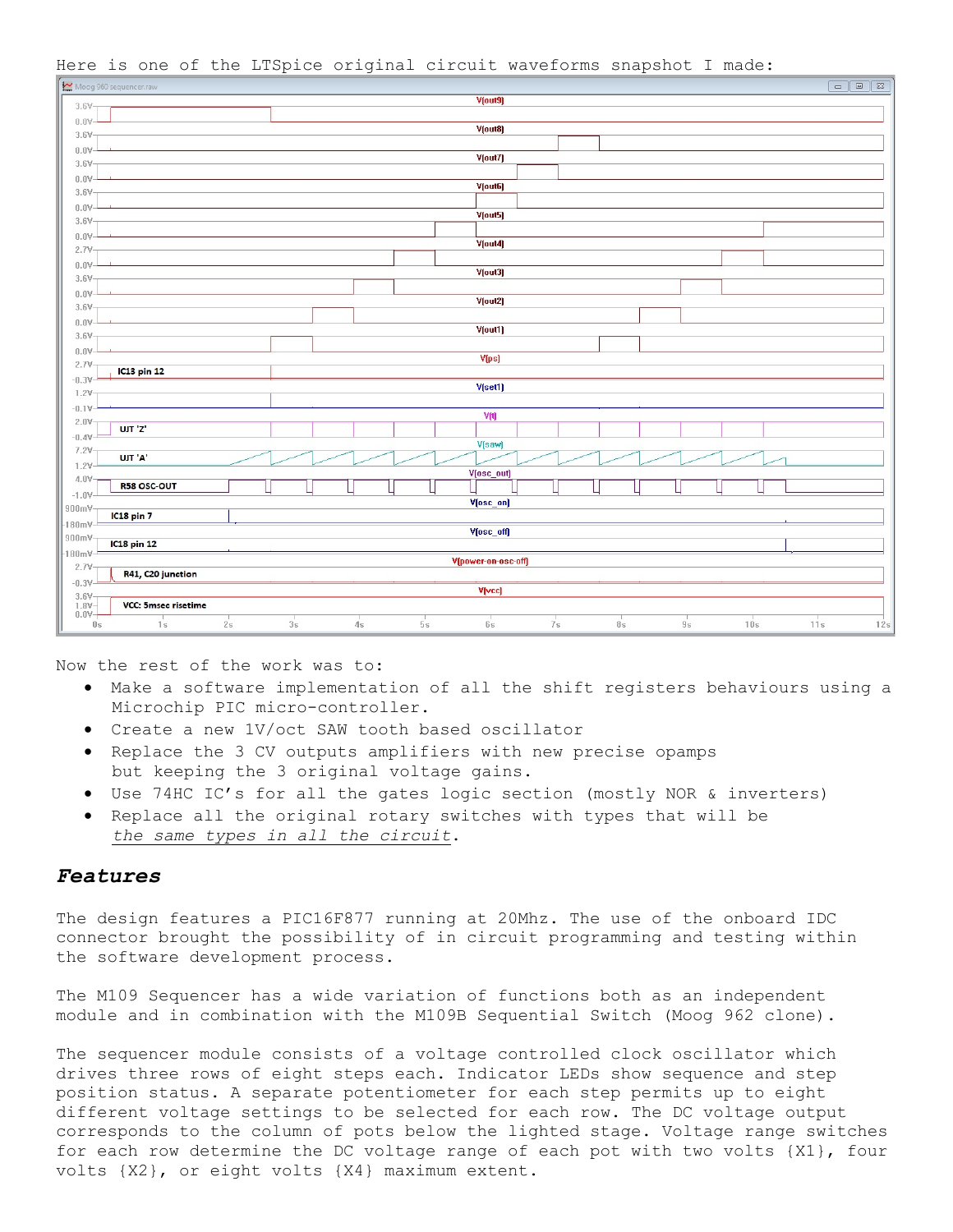Two parallel outputs are provided for each row. Jacks for trigger inputs and outputs appear below each column. Trigger inputs activate that stage independently of the clock oscillator trigger. Trigger outputs are available for any other trigger activated input. Manual trigger buttons as well are included for each of the eight stages {found below the trigger jacks}. Switches found immediately below each step position permit **SKIP**, **NORMAL** and **STOP** functions. *BUT.. a fourth hidden position gives a* **RESET** *to first stage whenever the switch is turned to far right (4th position).*

A ninth position (stage) providing **SKIP** {continuous progression through the eight steps} or **STOP** {one progression to closure} functions is included at the end of the row.

Timing control for the eight steps is accomplished via the **THIRD ROW CONTROL** of timing rocker switch. This rocker switch connects the third row of the sequencer into the control input of the clock speed (1V/oct) for each stage according to the settings on the third row potentiometers.

The **SHIFT** input admits an external clock input to the sequencing circuit. This input may be used in addition to or exclusive of the internal clock oscillator trigger. Manual SHIFT from step to step is accomplished with the button next to the **SHIFT** jack, as well as individual manual trigger buttons for each step found under each step column.

Manual buttons or external trigger sources initiate the clock oscillator start and stop functions. The clock oscillator is capable of producing frequencies from **0.03Hz up to 274Hz**. It has both octave {range} & vernier {fine adjust} controls. One control input jack is available, as well as one rectangular wave output {approximately 90/10% duty cycle}. The clock oscillator is standardized to 1Volt per octave.

### *Musical Application*

Like other controllers, this sequencer outputs both variable control voltages and trigger signals when activated. Rather than a manual keyboard or other instrument, this module is driven by an internal clock oscillator which sequences up to eight different tuneable "keys" or steps. Each step can be set for a different voltage. As three parallel rows are activated with each step, a total of 24 different voltages are available with eight on each row. A Sequential Switch can alternate between each row, thus providing a sequence of 24, rather than 8 steps of three voltages each. The control voltages, like those of a keyboard, need not be relegated to frequency control. Varying timbre and volume changes are possible, as well as many other modulations. Separate rows may be used to control frequency timbre and loudness simultaneously. Varying rhythms can be obtained using the **THIRD ROW CONTROL** of timing rocker switch and the separate potentiometers of the third row or by controlling the clock oscillator with an external source. Triggers for each step can fire envelopes for separate articulation, rests or filter sweeps on specific notes. Overall tempos are easily changed with control voltages from a keyboard or other controller.

In addition to its common uses, the sequencer may be driven at audio speeds to form a "graphic waveform generator". Great variations of timbre can be obtained by varying the voltage of each step in the sequence.

Separate triggers for each stage can trigger the alternation of totally different sounds. In combination with the Moog 961 Interface, highly flexible rhythm tracks can be created with different instrumental sounds alternating on different beats. For interesting longer sequences, several steps can be triggered at once. The control voltages of all lighted steps will add together to form a single output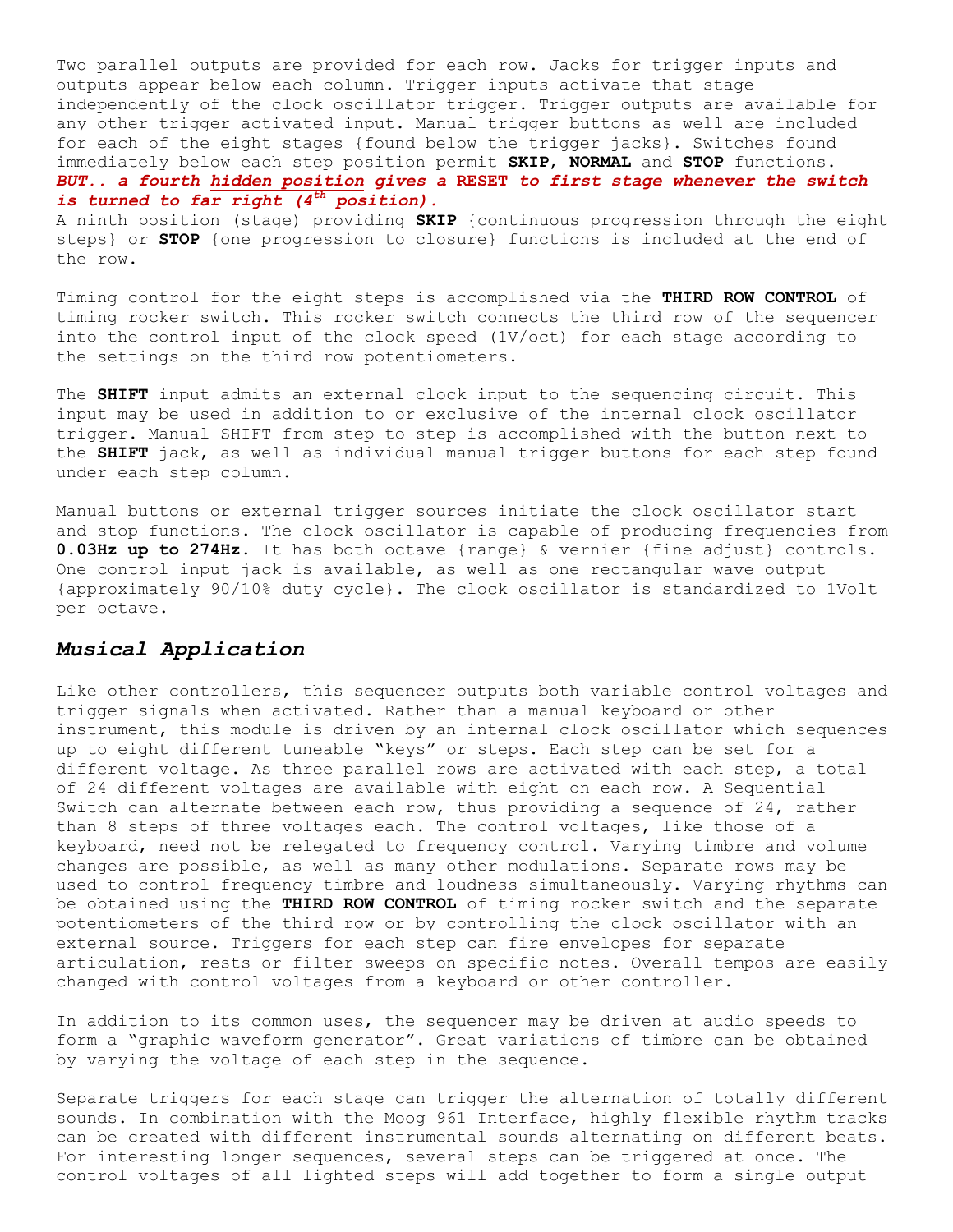for a row. Very long sequences of ascending 'ostinati' are difficult to tune, but provide an alternative to the often overused sequence of eight steps.

Random selection of the sequencer steps is possible in combination with white noise and a sequential switch (Moog 962) {one of many "random access" patches}. Each control voltage step can be tuned to conform to a particular tonality or key – thus creating melody "trains" which are all in tune with a particular central element.

## *Power requirements*

The M109 Sequencer requires a split supply of  $+/-15$ vdc @  $+62$ mA $/-39$ mA for analog section and a separate +5vdc @ 17mA for digital. Both digital & analog grounds are tied together on the PCB.

#### *The printed circuit board & circuits*

The PCB has been designed to fit behind a 8U Moog style front panel. It is a double side board 11.475" x 4.5" and is mounted using six 4-40 1.5" high hexagonal standoffs to keep accessible all the front panel underneath wirings. All the wirings are hidden behind the PCB connecting all the needed controls mounted on front panel. All the parts are through hole types. Power is connected by use of a 6 pins 0.156" Molex type connector. The PCB has 6 mounting holes.

All the PCB to front panel wirings are made using 8 pins headers.

#### *The micro-processor job..*

Nine SET inputs are connected to the micro-processor PORTD and PORTE bit0. Each input passes through a high pass 'pi' network and goes to the micro's associated port.

Each stage outputs go from micro's PORTC & PORTB bit5, and pass through one stage of a 74HC14 schmitt inverter IC then through a 1k resistor to the associated output jack. Each of the nine outputs are +5v rising edge pulse. Each stage outputs (1 to 8) drive 2 transistors. One NPN that drives the stage"s LED and drives a PNP which is connected in common emitter to the stage"s 3 potentiometers vertical array feeding them with 12vdc. This 12vdc is further reduced in the CV output amplifier sections to 3 possible CV ranges: 0-2v, 0-4v, 0-8v. Each of the 3 rows has its own CV BUSS. These three BUSS sum each column potentiometer"s cursor"s resistor which are 100k 1%. One column at the time. These 3 BUSS currents are sent to 3 separate precision CV opamps.

Each SET input jacks accept the same type of signal. Each SET input jack has a protection diode to keep from loading LOW the PIC input if the external trigger signal goes and stays low.

The stages rotary switches are made from SP4T Alpha Taiwan adjustable rotary switches.

### *NOTE: The same switches are used for the oscillator's ranges 6 positions SP6T and the CV outputs gain 3 positions SP3T selection.*

Each 4 positions MODE switches are selected using a 3 to 8 line decoder (U2 74HC138). U2"s 8 outputs select the first 8 appropriate stage"s switch to be read. When stages 1 to 8 are read,  $U2's$  pin 6 (9<sup>TH</sup>\_STAGE signal) is set HIGH. To read stage9's rotary switch, PORTE bit1 is put LOW to deactivate U2 (tristated outputs) and to select D9 LOW to read the  $9<sup>th</sup>$  rotary switch.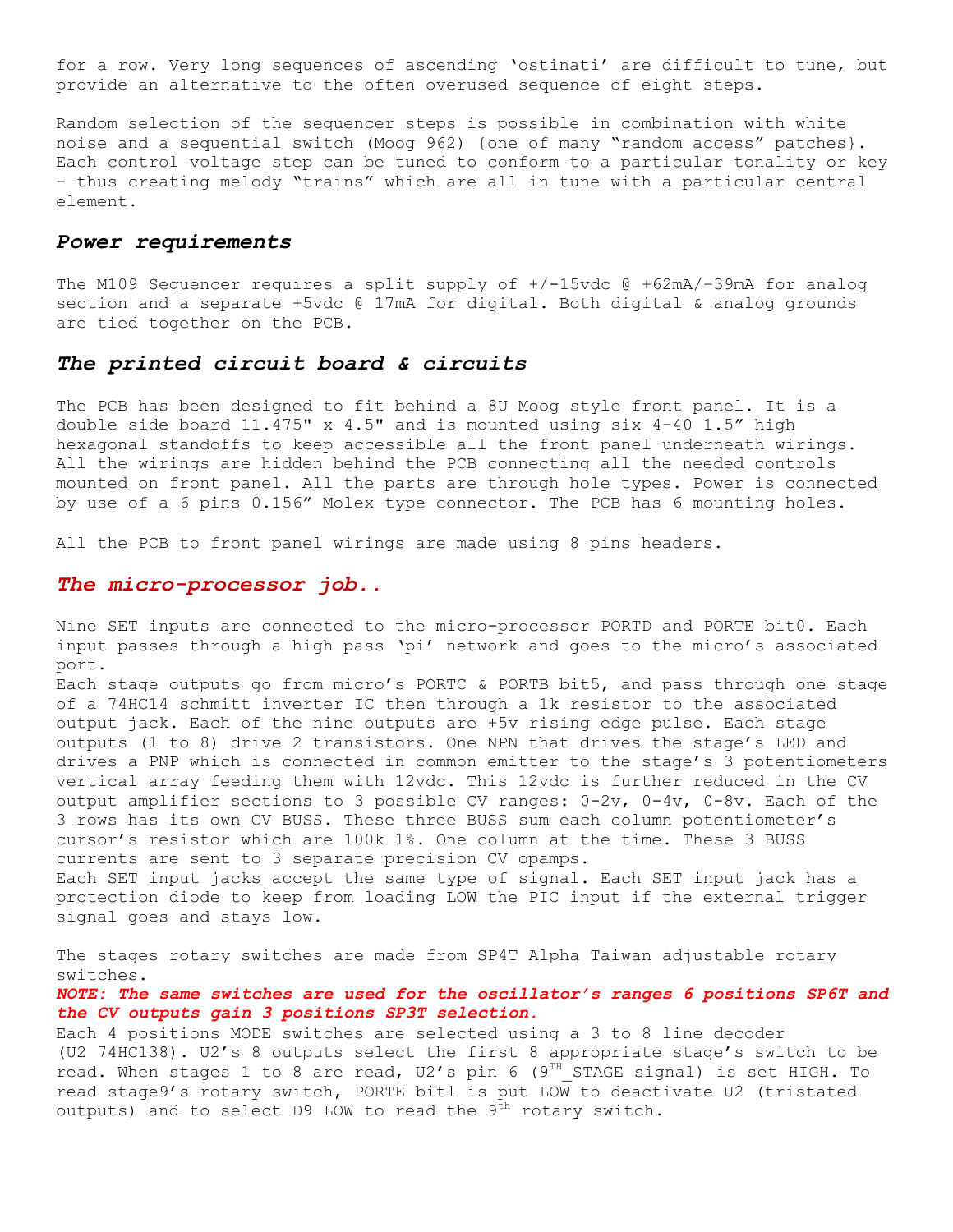The possible switch values are: Stages 1 to 8: SKIP:6 NORMAL:5 STOP:3 **(and a hidden 4th right position RESET:7)** Stage 9: SKIP:6 STOP:3 The value is read through PORTA bits  $0, 1, 2$ .

The oscillator's running status (ON=0 OFF=1) signal is read on PORTA bit3. This digital state plays a big role on how the PIC"s software implemented registers react. It also starts or stops the PIC"s registers shifting. The oscillator's SAW resetting pulses are also wired to the PIC's PORTB bit0 where each pulses trigger an interrupt that does all the registers jobs.

## *The 1V/oct oscillator..*

The oscillator is 1V/oct SAW waveform type. The VCO core is mostly from Elbydesigns [ASM-1.](https://www.elby-designs.com/webtek/asm-1/vco/vco-asm1-cct.pdf) It has been modified to be in the Moog 960 circuit specs. In fact 2 waveforms are important in this final VCO:

- the SAW waveform that is used to produce the rectangular 90% duty cycle output
- the saw resetting pulses that are read and used to trigger the PIC interrupts

The 0 to +5v SAW waveform is driven to U8A comparator input to form a positive pulses train. It is compared to VR3 voltage (+4.5v) to generate rising pulses at U8A output. This rectified by D14, lowered to +5vpp then buffered by U18B,C. Q7 is used to enable or not the OSC output to the final jack.

The positive going resetting SAW pulses at U6 output are transformed to 0 to 5v pulses through U7 then buffered through U18D. These are 8 usec positive pulses that are sent to the micro-processor"s interrupt pin. These pulses make the 'shifting' of the stages outputs.

The VCO's 6 frequency ranges are selected from a series of five 1K0 0.1% precision resistors wired directly on the frequency range rotary switch. These produce  $0, 1, 2, 3, 4, 5$ vdc to the  $1V/2$ oct R46 49.9k 1% suming resistor. When the Frequency Vernier potentiometer is at center position, These 6 positions give: 0.09, 0.40, 1.56, 6.25, 35.0, 100Hz. The **FREQUENCY VERNIER** potentiometer can fine tune the selected range +/- 1.5oct.

## *The logic gates IC's..*

A flip-flop is used to enable or disable the internal oscillator. It is made from triple inputs NOR 74HC27 U11A,B. The oscillator"s enabling flip-flop ON/OFF inputs accept a +5v button pressed or an external +5v rising edge pulse. At start the flip-flop is shut OFF through a long going high state from C8 10uf slowly discharging. It also shuts OFF every time the  $9^{th}$  stage goes ON. A positive pulse goes through C7 .001uf resetting the flip-flop state. The SHIFT circuit is made out of ICs U17E,F, U11C, U12, U18A. These ICs form two one-shot circuits. One for the external rising edge SHIFT

signal ORed with the VCO"s SAW resetting pulses and the other for the SHIFT push button. All these gates finally generate 10usec. rising edge pulses that will be used for the micro-controller interrupt pin.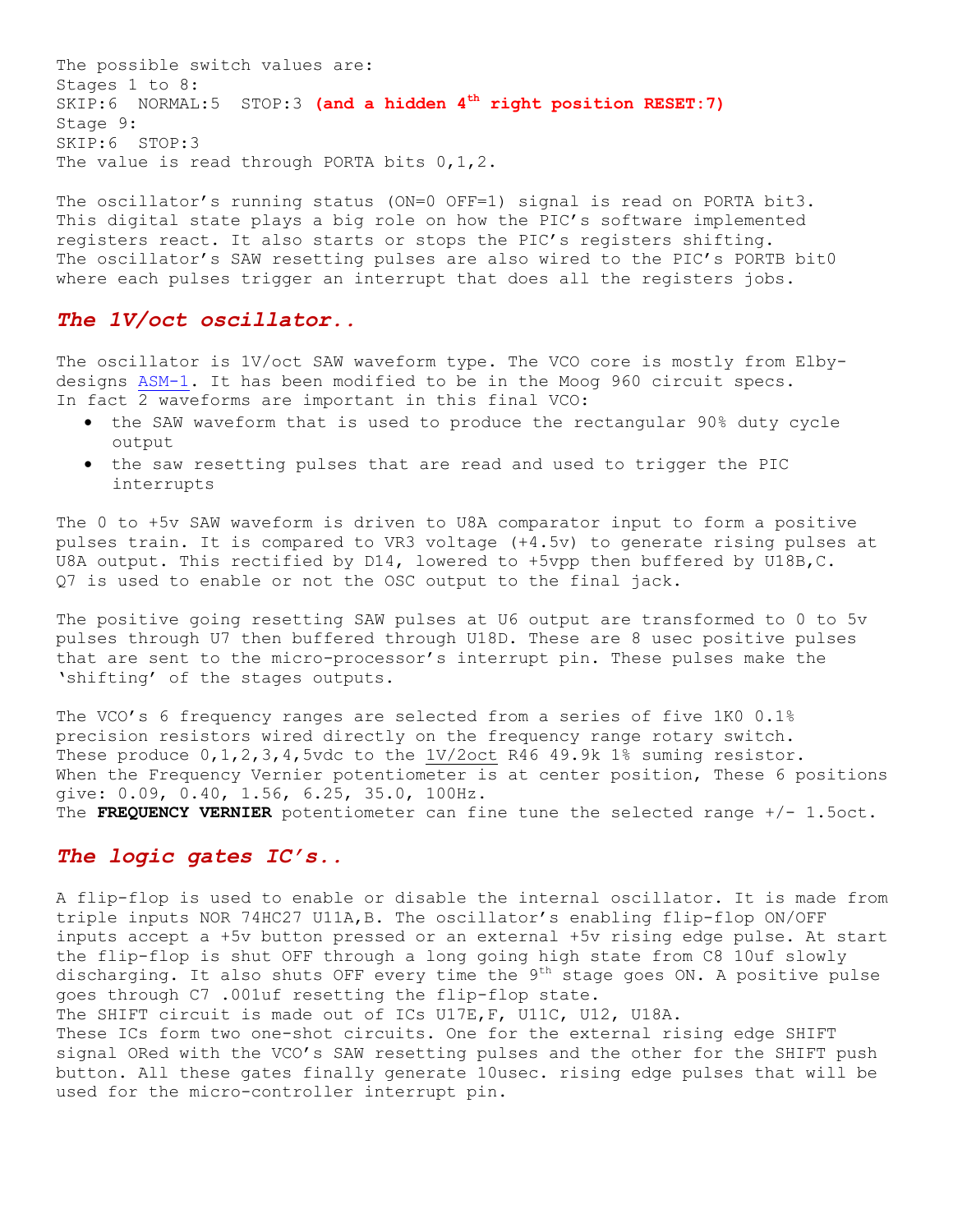## *The three CV amplifiers..*

The 3 final CV BUSS are fed to 3 separate precision CV opamps (U13, U14, U15) in a non-inverting way. For example; LF412 U13A first sums and inverts the incoming BUSS#1. It then inverts again (U13B) with a gain of one to get a non-inverting summed result at the output jack. The first inverting opamp has its gain adjustable through the selection of 8.66k R67, 25.5k R69 and 59k R71 from the S8 three positions rotary gain selector (X1, X2, X4). Each column potentiometer gives a variable 0..12vdc value through its cursor. The gain resistors are calculated for 100k summing resistors on each buss and for these 3 voltages ranges:

X1, X2, X4 feedback resistors give final values of:

- X1: 0..2vdc
- $\bullet$  X2:  $0..4$ vdc
- X4: 0..8vdc

#### **Adjustments and trimmings:**

All the trimming procedures are done in the oscillator section.

#### **Oscillator duty cycle adjustment:**

- 1. Disconnect all the possible jack connections on the sequencer.
- 2. Push the oscillator"s ON button to activate the oscillation.
- 3. Connect an oscilloscope on the **OSC OUTPUT** jack.
- 4. Put the oscillator **FREQUENCY RANGE** rotary switch to position 6.
- 5. Adjust the oscilloscope reading to get a clear 5vpp rectangular wave.
- 6. Adjust VR3 (duty cycle adj) to get around 90% duty cycle within 5% prec.
- 7. Done

#### **Oscillator 1V/octave adjustment:**

- 1. Disconnect all the possible jack connections on the sequencer.
- 2. Push the oscillator"s ON button to activate the oscillation.
- 3. Connect an oscilloscope on the **OSC OUTPUT** jack.
- 4. Connect a variable DC voltage supply on the oscillator **CONTROL INPUT** jack. and adjust it to around +5vdc.
- 5. Put the oscillator **FREQUENCY RANGE** rotary switch to position 1.
- 6. Adjust oscillator **FREQUENCY VERNIER** potentiometer and external **CONTROL INPUT** voltage source to get 4Hz at the **OSC OUTPUT** jack.
- 7. Put the oscillator **FREQUENCY RANGE** rotary switch to position 6.
- 8. Adjust VR1 (1V/oct) trimmer pot to get 4096Hz within 2% precision.
- 9. Go back to line 5 and repeat until both frequencies are achieved.
- 10.Disconnect external variable DV voltage source from **CONTROL INPUT** jack
- 11. Done

#### **Oscillator VERNIER potentiometer center adjustment:**

- 1. Disconnect all the possible jack connections on the sequencer.
- 2. Push the oscillator"s ON button to activate the oscillation.
- 3. Connect an oscilloscope on the **OSC OUTPUT** jack.
- 4. Put the oscillator **FREQUENCY RANGE** rotary switch to position 6.
- 5. Adjust the oscilloscope reading to get a clear 5vpp rectangular wave.
- 6. Put oscillator **FREQUENCY VERNIER** potentiometer at center position.
- 7. Adjust VR2 (osc BIAS adj) to get 100Hz within 5% prec.
- 8. Done

November, 2020 Jean-Pierre Desrochers ArcEnSon inc.